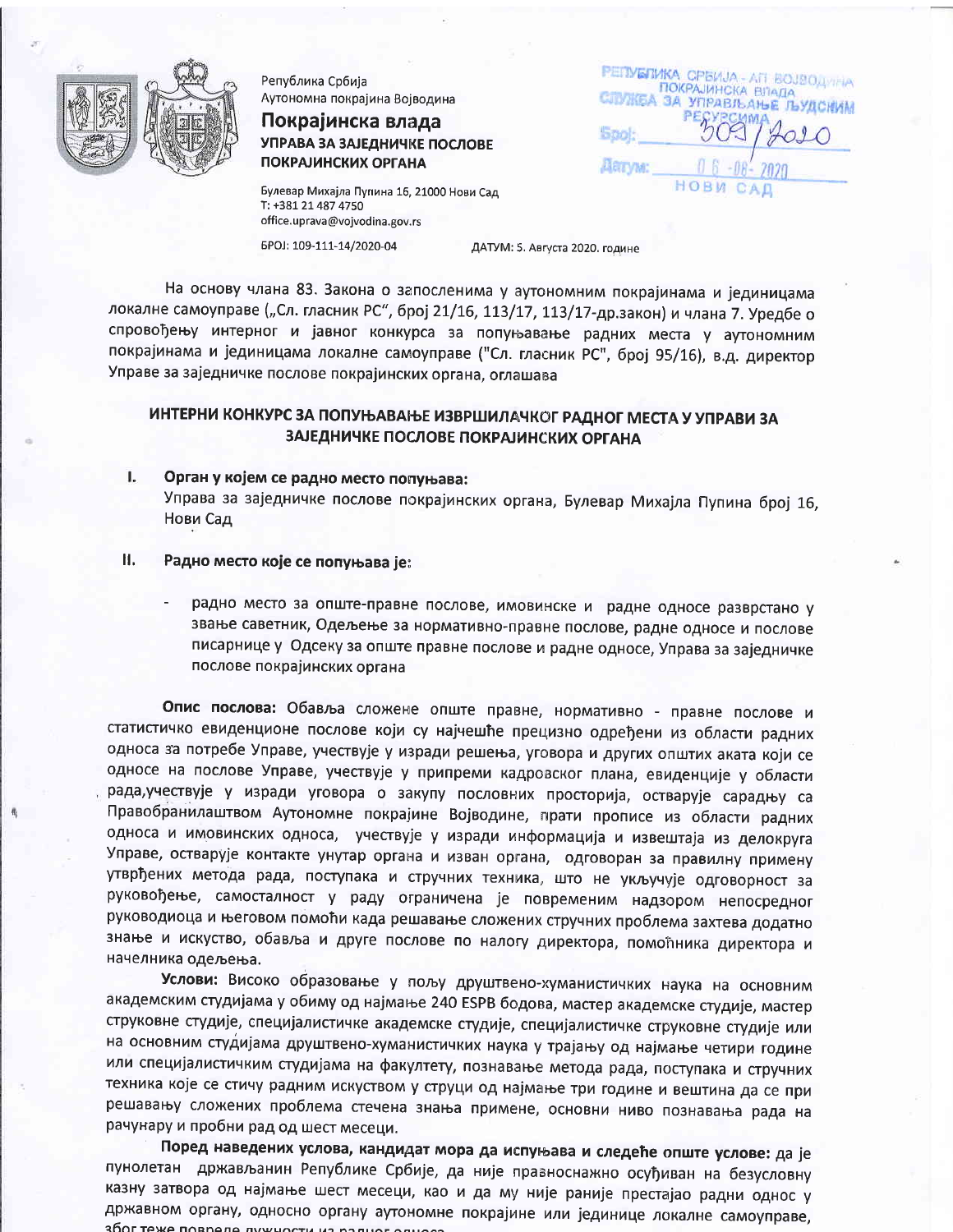# У изборном поступку проверавају се:

- познавање рада на рачунару уколико кандидат не приложи уверење о траженом нивоу оспособљености за рад на рачунару, провера ће се извршити практичним радом на рачунару;
- стручна знања из области рада на радном месту Закона о запосленима у аутономним покрајинама и јединицама локалне самоуправе ("Сл. гласник РС", број 21/16, 113/2017, 113/2017-др.закон, 95/2018, 86/2019 - др. закон), Закон о раду ("Сл. гласник РС", бр. 24/05, 69/05, 54/09, 32/13, 75/14,13/17-одлука УС, 113/17, 95/18) и Колективни уговор за органе Аутономне покрајине Војводине ("Сл.лист АПВ", број: 58/2018, 4/19 Анекс I и 24/20 Анекс II) - писмени тест;
- познавање области из делокруга рада Управе за заједничке послове  $\bullet$ покрајинских органа - Одлука о Управи за заједничке послове покрајинских органа ("Сл.ист АПВ", број: 10/2010,22/2010,19/2011 и 16/2014)-усмено кроз разговор са кандидатом:
- $\ddot{\bullet}$ познавање вештина комуникације - усмено, кроз разговор са кандидатом;

#### **III.** Место рада:

Нови Сад, Булевар Михајла Пупина број 16.

- IV. Рок за подношење пријаве на интерни конкурс је 8 дана од дана када је интерни конкурс оглашен. Рок почиње да тече од 7. августа 2020. године и истиче 14. августа 2020. Године.
- V. Лице које је задужено за давање обавештења о интерном конкурсу: Биљана Николић, телефон: 021/487-46-50.

### VI. Адреса на коју се подноси пријава за интерни конкурс:

Управа за заједничке послове покрајинских органа, Булевар Михајла Пупина број 16, Нови Сад - КОНКУРСНА КОМИСИЈА ЗА СПРОВОЂЕЊЕ ИНТЕРНОГ КОНКУРСА - са назнаком да се ради о пријави за интерни конкурс, за радно место за опште-правне послове, имовинске и радне односе у звање саветник.

VII. Датум оглашавања: 6. август 2020. године.

#### VIII. Докази који се прилажу уз пријаву на интерни конкурс:

- $1.$ пријава која је својеручно потписана, са наведеном адресом за пријем поште, адресом електронске поште и бројем телефона;
- $2.$ биографија са наводима о досадашњем радном искуству;
- $3.$ фотокопија личне карте или испис очитане личне карте;
- 4. доказ о стручној спреми према условима (оригинал или оверена фотокопија);
- 5. оригинал или оверена фотокопија извода из матичне књиге рођених;
- 6. оригинал или оверена фотокопија уверења о држављанству Републике Србије, не старије од шест месеци
- $7.$ оригинал или оверена фотокопија уверења МУП-а да кандидат није правноснажно осуђиван на безусловну казну затвора од најмање шест месеци, не старије од шест месеци;
- 8. фотокопија доказа о најмање 3 године радног искуства у струци (потврда, решење и други акти којима се доказује на којим пословима, у ком периоду и са којом стручном спремом је стечено радно искуство);
- оригинал или оверена фотокопија решења о распоређивању, односно решења да је  $9.$ службеник нераспоређен;
- 10. Образац I или Образац II-Изјава у којој се учесник интерног конкурса опредељује да ли ће сам прибавити доказе о чињеницама о којима се води службена евиденција или ће то орган учинити уместо њега;